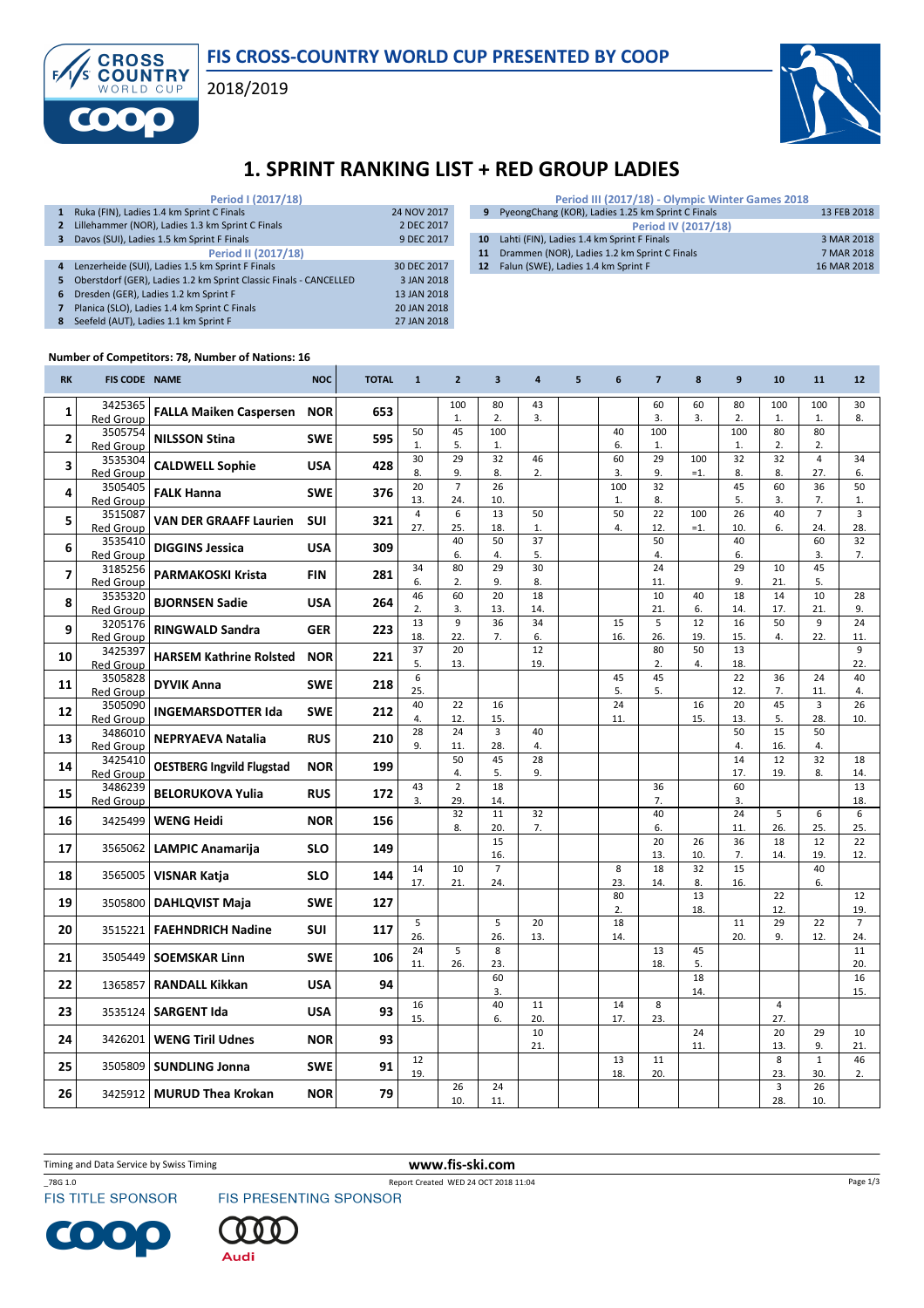



# 1. SPRINT RANKING LIST + RED GROUP LADIES

| <b>RK</b> | <b>FIS CODE NAME</b> |                                   | <b>NOC</b> | <b>TOTAL</b> | $\mathbf{1}$          | $\overline{2}$        | 3                     | 4                     | 5 | 6                     | $\overline{7}$        | 8                     | 9                     | 10                      | 11                    | 12                    |
|-----------|----------------------|-----------------------------------|------------|--------------|-----------------------|-----------------------|-----------------------|-----------------------|---|-----------------------|-----------------------|-----------------------|-----------------------|-------------------------|-----------------------|-----------------------|
| 27        | 3565002              | <b>FABJAN Vesna</b>               | <b>SLO</b> | 72           |                       |                       | 14<br>17.             |                       |   | 22<br>12.             |                       | 36<br>7.              |                       |                         |                       |                       |
| 28        | 3485202              | <b>MATVEEVA Natalia</b>           | <b>RUS</b> | 71           |                       | 18<br>14.             | 22<br>12.             |                       |   |                       |                       |                       |                       | 11<br>20.               | 15<br>16.             | 5<br>26.              |
| 29        | 3205224              | <b>KOLB Hanna</b>                 | <b>GER</b> | 68           |                       |                       | 10<br>21.             | 26<br>10.             |   | 26<br>10.             |                       |                       |                       | $\boldsymbol{6}$<br>25. |                       |                       |
| 30        | 3425404              | <b>EIDE Mari</b>                  | <b>NOR</b> | 67           |                       | 14<br>17.             | 6<br>25.              |                       |   | 5<br>26.              | 26<br>10.             |                       |                       |                         | 16<br>15.             |                       |
| 31        | 3295167              | <b>VUERICH Gaia</b>               | <b>ITA</b> | 66           |                       |                       |                       | 6<br>25.              |   | 29<br>9.              |                       | 20<br>13.             | 10<br>21.             |                         |                       | $\mathbf{1}$<br>30.   |
| 32        |                      | 3505675   SETTLIN Evelina         | <b>SWE</b> | 66           | 18<br>14.             | 15<br>16.             | $\overline{4}$<br>27. |                       |   |                       | 15<br>16.             | 14<br>17.             |                       |                         |                       |                       |
| 33        | 3565034              | <b>CEBASEK Alenka</b>             | <b>SLO</b> | 61           |                       |                       | 9<br>22.              |                       |   | 36<br>7.              | 6<br>25.              | 9<br>22.              | $\mathbf{1}$<br>30.   |                         |                       |                       |
| 34        |                      | 3425355   SLIND Silje Oeyre       | <b>NOR</b> | 59           |                       |                       |                       | $\overline{7}$<br>24. |   |                       |                       | 15<br>16.             |                       |                         |                       | 37<br>5.              |
| 35        |                      | 1255665   SAARINEN Aino-Kaisa     | <b>FIN</b> | 59           |                       | 8<br>23.              |                       | 15<br>16.             |   |                       | 9<br>22.              |                       | 6<br>25.              | $\overline{7}$<br>24.   | 14<br>17.             |                       |
| 36        |                      | 3435001   KOWALCZYK Justyna       | <b>POL</b> | 56           | 11<br>20.             | 36<br>7.              |                       |                       |   |                       |                       |                       | 9<br>22.              |                         |                       |                       |
| 37        | 3295193              | <b>LAURENT Greta</b>              | ITA        | 53           |                       | $\mathbf{1}$<br>30.   |                       | $\overline{2}$<br>29. |   | 10<br>21.             |                       | 29<br>9.              |                       | 9<br>22.                | $\overline{2}$<br>29. |                       |
| 38        | 3205403              | <b>CARL Victoria</b>              | <b>GER</b> | 53           |                       |                       |                       | 22<br>12.             |   | $\overline{4}$<br>27. |                       | 22<br>12.             |                       | $\mathbf 1$<br>30.      |                       | $\overline{4}$<br>27. |
| 39        | 3185168              | <b>NISKANEN Kerttu</b>            | FIN        | 52           | $\overline{7}$<br>24. |                       |                       | 9<br>22.              |   |                       |                       |                       | 8<br>23.              |                         | 13<br>18.             | 15<br>16.             |
| 40        | 3205350              | <b>WINKLER Anne</b>               | <b>GER</b> | 51           |                       |                       |                       |                       |   | 20<br>13.             |                       | $\overline{2}$<br>29. |                       | 24<br>11.               | 5<br>26.              |                       |
| 41        | 3426200              | <b>WENG Lotta Udnes</b>           | <b>NOR</b> | 50           |                       | 16<br>15.             |                       |                       |   |                       |                       |                       |                       | 16<br>15.               | 18<br>14.             |                       |
| 42        | 3505217              | <b>KALLA Charlotte</b>            | <b>SWE</b> | 42           | 22<br>12.             |                       |                       |                       |   |                       |                       |                       |                       |                         |                       | 20<br>13.             |
| 43        |                      | 3425381   SVENDSEN Anna           | <b>NOR</b> | 42           | 15<br>16.             | $\overline{4}$<br>27. |                       |                       |   |                       | 12<br>19.             |                       |                       |                         | 11<br>20.             |                       |
| 44        | 3425183              | <b>JACOBSEN Astrid Uhrenholdt</b> | <b>NOR</b> | 42           |                       | 11<br>20.             | 12<br>19.             | 5<br>26.              |   |                       |                       |                       |                       |                         |                       | 14<br>17.             |
| 45        |                      | 3205260 SCHICHO Elisabeth         | <b>GER</b> | 39           |                       |                       |                       |                       |   | 32<br>8.              | $\overline{4}$<br>27. |                       | 3<br>28.              |                         |                       |                       |
| 46        | 3185258              | <b>LAUKKANEN Mari</b>             | <b>FIN</b> | 34           |                       |                       |                       | 24<br>11.             |   |                       |                       | 10<br>21.             |                       |                         |                       |                       |
| 47        |                      | 3425669   KALVAA Anne Kjersti     | <b>NOR</b> | 33           |                       |                       |                       |                       |   |                       |                       |                       |                       | 13<br>18.               | 20<br>13.             |                       |
| 48        |                      | 3485221 SHAPOVALOVA Evgenia       | <b>RUS</b> | 32           | 32<br>7.              |                       |                       |                       |   |                       |                       |                       |                       |                         |                       |                       |
| 49        | 3485933              | <b>ALESHINA Tatiana</b>           | <b>RUS</b> | 31           |                       |                       |                       |                       |   | 3<br>28.              | 16<br>15.             | $\overline{4}$<br>27. |                       |                         | 8<br>23.              |                       |
| 50        | 3205305              | <b>GIMMLER Laura</b>              | <b>GER</b> | 27           |                       |                       | $\mathbf{1}$<br>30.   |                       |   | 12<br>19.             | 14<br>17.             |                       |                       |                         |                       |                       |
| 51        |                      | 3505183   HAAG Anna               | <b>SWE</b> | 26           | 26<br>10.             |                       |                       |                       |   |                       |                       |                       |                       |                         |                       |                       |
| 52        |                      | 3295157   SCARDONI Lucia          | <b>ITA</b> | 26           |                       | 12<br>19.             |                       |                       |   |                       | $\overline{7}$<br>24. |                       | $\overline{7}$<br>24. |                         |                       |                       |
| 53        |                      | 3155249 NOVAKOVA Petra            | <b>CZE</b> | 21           |                       |                       |                       | 14<br>17.             |   |                       |                       | $\overline{7}$<br>24. |                       |                         |                       |                       |
| 54        |                      | 3535316   BRENNAN Rosie           | <b>USA</b> | 20           | $\overline{2}$<br>29. |                       |                       | 16<br>15.             |   |                       |                       |                       |                       | $\overline{2}$<br>29.   |                       |                       |
| 55        |                      | 3485794   KOVALEVA Polina         | <b>RUS</b> | 17           |                       |                       |                       |                       |   | 11<br>20.             |                       | 6<br>25.              |                       |                         |                       |                       |
| 56        |                      | 3295237   STUERZ Giulia           | ITA        | 16           |                       |                       |                       |                       |   | 16<br>15.             |                       |                       |                       |                         |                       |                       |
| 57        |                      | 3505591   NORDSTROEM Maria        | <b>SWE</b> | 16           |                       |                       |                       |                       |   |                       |                       | 8<br>23.              |                       |                         |                       | 8<br>23.              |
| 58        |                      | 3185579   MATINTALO Johanna       | <b>FIN</b> | 15           |                       |                       |                       |                       |   |                       | $\mathbf{3}$<br>28.   |                       | 12<br>19.             |                         |                       |                       |

Timing and Data Service by Swiss Timing WWW.fis-ski.com



CO

\_78G 1.0<br>FIS TITLE SPONSOR FIS PRESENTING SPONSOR



Page 2/3